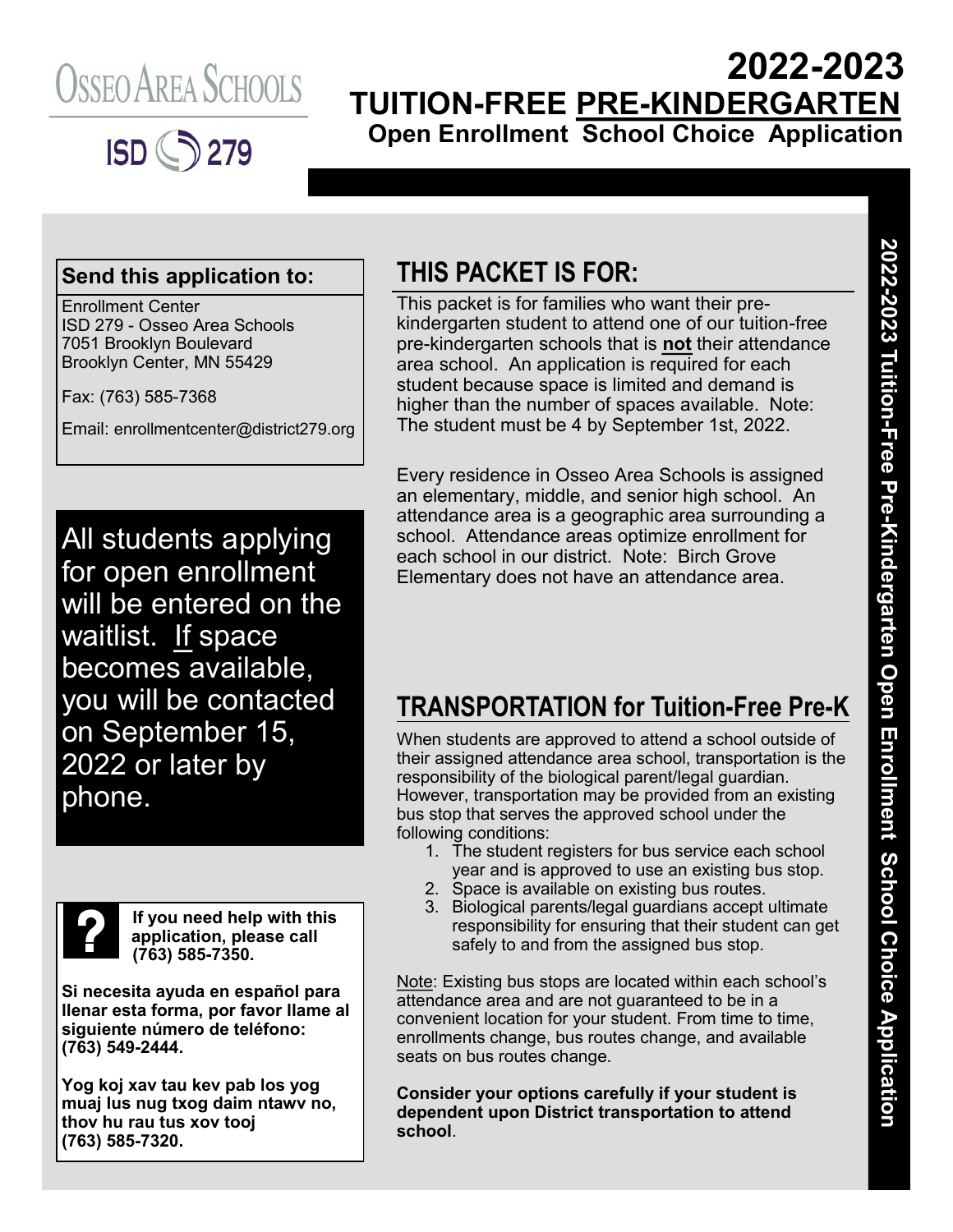## **TO BEGIN THE APPLICATION PROCESS, PLEASE FOLLOW THESE STEPS:**

Determine your Attendance Area School by using the **DISTRICT MAP** at www.district279.org, or by contacting the Enrollment Center at (763) 585-7350 or enrollmentcenter@district279.org. **1**

Complete the application attached to this packet. An application must be completed for each student who wishes to attend a tuition-free pre-kindergarten school. **2**

# **APPROVAL GUIDELINES**

The highest priority for enrollments into tuition-free pre-kindergarten classes is for students who live inside the attendance area of the elementary school offering tuition-free pre-kindergarten classes. Priority is given in the following order.

#### **Students living inside the tuition-free pre-kindergarten school's attendance area**

- 1) Sibling if the student's sibling already attends the school
- 2) Childcare if the student's childcare is in the attendance area of the school
- 3) Employee if the student's biological parent/legal guardian is an employee of District 279

#### **Students living inside the attendance area of another tuition-free pre-kindergarten school in our district**

- 1) Sibling if the student's sibling already attends the school
- 2) Childcare if the student's childcare is in the attendance area of the school
- 3) Employee if the student's biological parent/legal guardian is an employee of District 279

#### **Students living outside the attendance area of the tuition-free pre-kindergarten schools or are a non-resident**

- 1) Sibling if the student's sibling already attends the school
- 2) Childcare if the student's childcare is in the attendance area of the school
- 3) Employee if the student's biological parent/legal guardian is an employee of District 279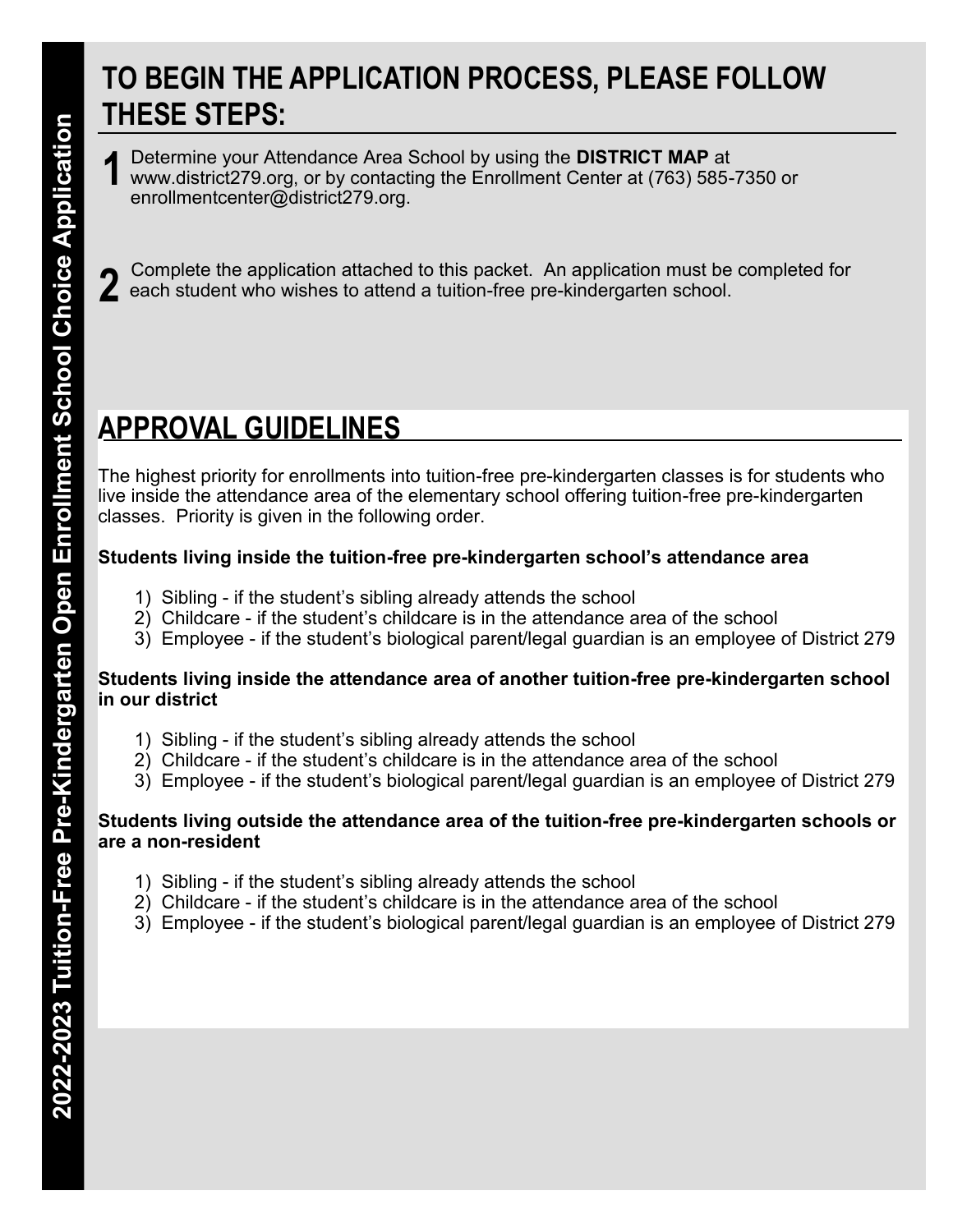# **Tuition-Free Pre-Kindergarten Attendance Area School Application**

### **Elementary Schools**

| <b>SCHOOLS</b>                                                                                                                                 | <b>START/END TIME</b>                                                                |
|------------------------------------------------------------------------------------------------------------------------------------------------|--------------------------------------------------------------------------------------|
| <b>Crest View Elementary</b><br><b>Tuition-Free Pre-K</b><br>8200 Zane Avenue North<br>Brooklyn Park, MN 55443                                 | Morning $\triangleright$ 8:50 a.m. - 11:20 a.m.<br>Afternoon ▶ 12:50 p.m - 3:20 p.m. |
| <b>Edinbrook Elementary</b><br>Tuition-Free Pre-K<br>8925 Zane Avenue North<br>Brooklyn Park, MN 55443                                         | Morning ▶ 8:50 a.m. - 11:20 a.m.<br>Afternoon ▶ 12:50 p.m - 3:20 p.m.                |
| <b>Fair Oaks Elementary</b><br><b>Tuition-Free Pre-K</b><br>5600 65th Avenue North<br>Brooklyn Park, MN 55429                                  | Morning $\triangleright$ 9:30 a.m. - noon<br>Afternoon ▶ 1:30 p.m - 4:00 p.m.        |
| <b>Garden City Elementary</b><br>Tuition-Free Pre-K<br>3501 65th Avenue North<br>Brooklyn Center, MN 55429                                     | Morning $\triangleright$ 9:30 a.m. - noon<br>Afternoon ▶ 1:30 p.m - 4:00 p.m.        |
| <b>Palmer Lake Elementary</b><br>Tuition-Free Pre-K<br>7300 West Palmer Lake Dr.<br>Brooklyn Park, MN 55429                                    | Morning ▶ 8:50 a.m. - 11:20 a.m.<br>Afternoon ▶ 12:50 p.m - 3:20 p.m.                |
| <b>Park Brook Elementary</b><br><b>Tuition-Free Pre-K</b><br>7400 Hampshire Avenue N.<br>Brooklyn Park, MN 55428                               | Morning ▶ 8:50 a.m. - 11:20 a.m.<br>Afternoon ▶ 12:50 p.m - 3:20 p.m.                |
| <b>Zanewood Elementary</b><br>Tuition-Free Pre-K<br>7000 Zane Avenue North<br>Brooklyn Park, MN 55429                                          | Morning $\triangleright$ 9:30 a.m. - noon<br>Afternoon ▶ 1:30 p.m - 4:00 p.m.        |
| <b>Note:</b> If you are interested<br>in attending Birch Grove<br>School for the Arts, please<br>apply through MAGNET<br><b>SCHOOL CHOICE.</b> | North West Suburban Integration<br>School District's website is:<br>NWS.K12.MN.US    |